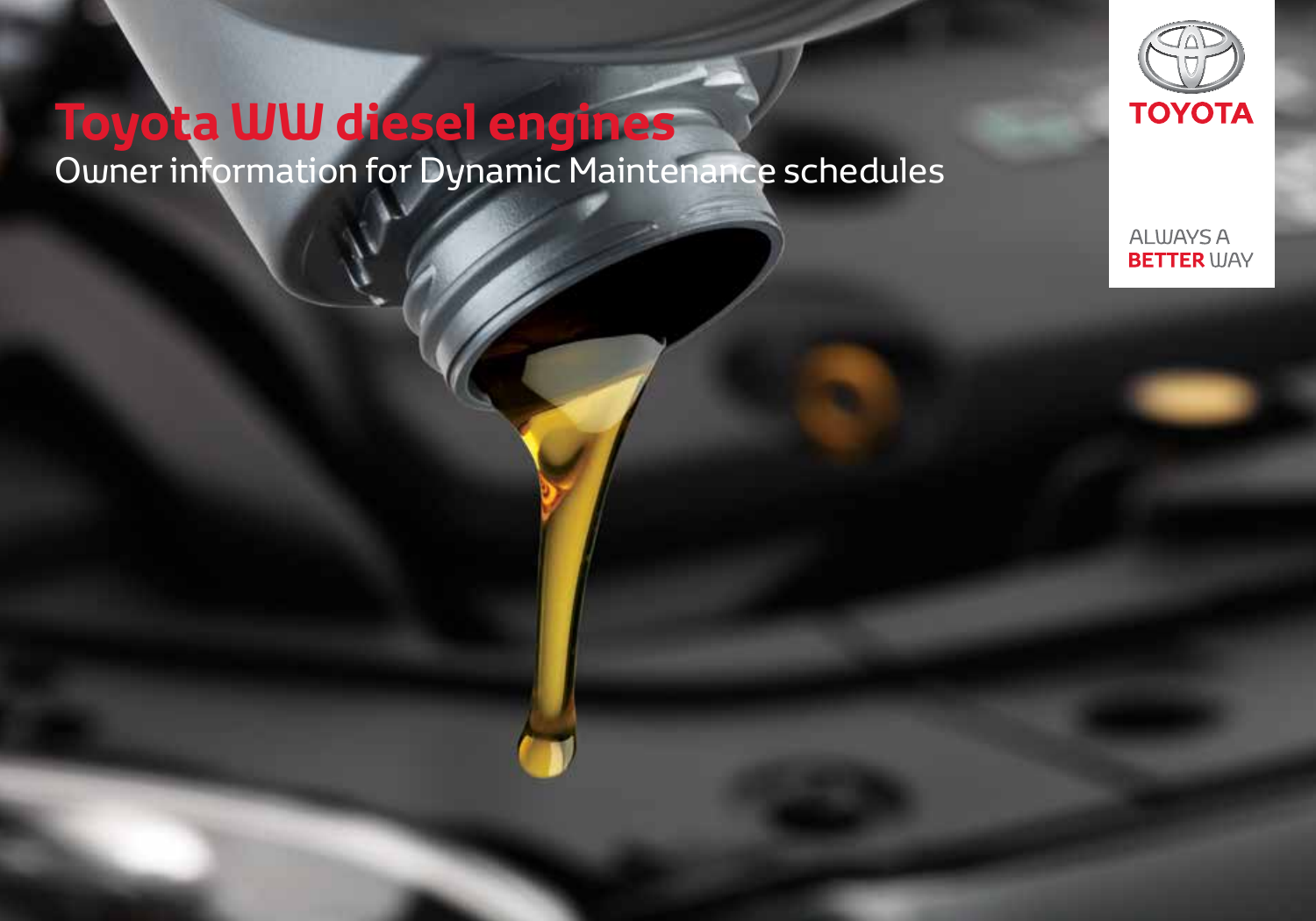# **Caring for your WW diesel engine**

At Toyota our first priority is to build safe and reliable cars. In order to maintain the highest level of reliability your diesel engine needs regular maintenance. The latest engines calculate when your oil change is required and show this on combimeter dashboard display.

# **How is the WW engine calculating the maintenance interval?**

Based on your vehicle's average speed and fuel consumption the appropriate maintenance interval is calculated. The calculation estimates when the maximum soot/waste products level is reached in the oil. Once this level is reached the oil must be changed. Depending on your driving patterns these intervals will vary.

# **Looking after your engine**

Your vehicle requires regular maintenance in order for it to achieve a long and trouble free life. Following the correct engine maintenance and oil change program is essential. If future schedules are not carried out as indicated by your in-car combimeter it could lead to engine damage that is not covered by Toyota's engine warranty. Following the procedures requested on the combimeter will help towards trouble free motoring and avoid unnecessary financial outlay.



**The distance at which your maintenance/oil service reminder message shows, will depend on your driving pattern. The key factor in determining the schedule due date is when maximum soot levels are reached in your car's engine oil.**



**Toyota part numbers: 1 Litre 08880-83477 5 Litre 08880-83478 208 Litre 08880-83479**

# **Which oil should be used for the WW engine?**

The WW engine requires a specific oil to be used for optimum engine requirements and performance.

**Oil to be used:** 5W-30 1WW/2WW Premium Fuel Economy

Oil may be topped up with: 5W-30 1WW/2WW Premium Fuel Economy *Note : A list of equivalent oils is available at the dealer.* ACEA C3

**Oils that should not be used:** TGMO 5W30 (most common) C2-10 C3-10 *Note : Always replace the oil filter when changing the oil.*



# **When should the oil be replaced?**

### **An oil change is mandatory after one of the following 3 situations:**

- 1. Engine oil maintenance message appears
- 2. Max 20,000km (10,000km for some regions; refer to Maintenance Schedule) 3. 12 months

For optimum engine performance we recommend you proceed with all future oil change maintenance as indicated on your in-car combimeter.

# **What is shown on your cars display?**

Depending on the vehicle you own, you will see one of these two styles of display when engaging your cars information system. After 4 to 6 seconds one of these screens will appear. A full explanation of your cars displays are shown on the following pages.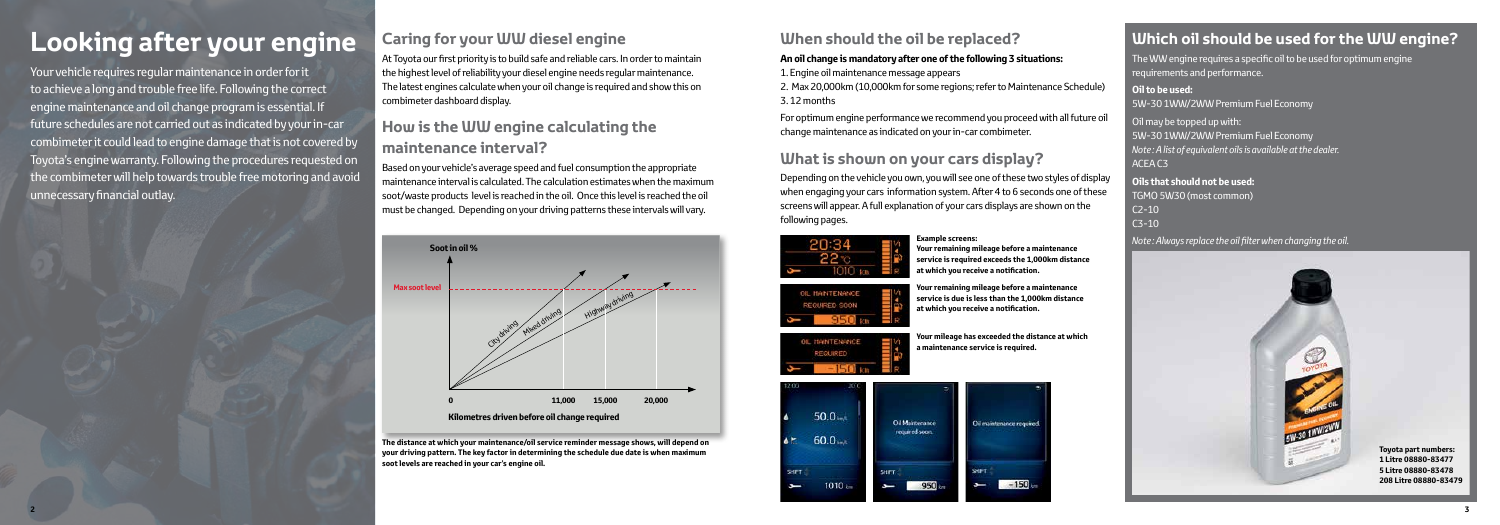## **How do I know when to change my oil?**

There are two types of screen in Toyota WW engine cars, depending on which model you have, you'll see either a series of oil service reminder scenarios that look like this, or those on the follow pages.

> The remaining mileage before service (oil replacement) is shown with amber text on black background.



The passed mileage after the needed service (oil replacement) is shown with black text on amber background and minus sign.

OIL HANTENANCE REOURED

- The remaining mileage before service (oil replacement) is shown with black text on amber background.
- The remaining mileage before service (oil replacement) is shown with black text on amber background together with the message "Oil Maintenance required soon".



6 seconds after showing the remaining mileage before service (oil replacement) the previously selected view in the ODO area is shown again (e.g. TRIP B).







You can always confirm the remaining mileage until the next service (oil replacement) again when you select the mileage indicator in the ODO/TRIP area.





### **Press ODO switch or 2s Press DISP switch Press ODO switch or 2s Press DISP switch**



After you press the ODO switch the mileage will return to the previous selected screen (e.g.TRIP B) the message "Oil maintenance required" will stay on the screen.



After you press the ODO switch the mileage will return to the previous selected screen (e.g.TRIP B) the message "Oil maintenance required" will stay on the screen.



You can always confirm the remaining mileage until the next service (oil replacement) again when you select the mileage indicator in the ODO/TRIP area.

You can always confirm the passed mileage after the needed service (oil replacement) again when you select the mileage indicator in the ODO/TRIP area.



After you press the DISP switch the display will return to the previous selected screen (e.g. clock) and the message "Oil Maintenance required soon" will move to the end of the display content list.



After you press the DISP switch the display will return to the previous selected screen (e.g. clock) and the message "Oil maintenance required" will move to the end of the display content list.



You can always confirm the message "Oil Maintenance required soon" again when you select through the display

contents.

You can always confirm the message "Oil maintenance required" again when you scroll through the display contents.

### **Case 1**

**Your remaining mileage before a maintenance service is required exceeds the 1,000km distance at which you receive a notification.**



**Your remaining mileage before a maintenance service is due is less than the 1,000km distance at which you receive a notification.**

### **Case 3**

**Your mileage has exceeded the distance at which a maintenance service is required.**

**4 5**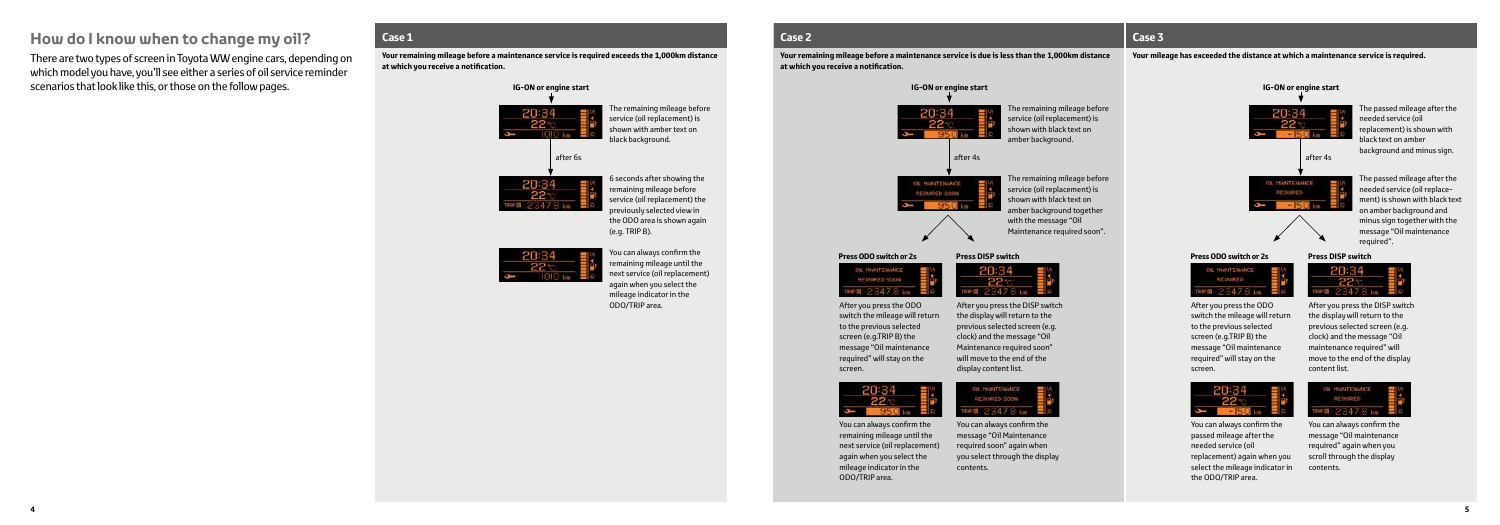Initially you will see the opening animation.

Initially you will see the opening animation.



 $50.0 -$ 

 $- 60.0$ 

nes 2347.8)



After opening animation the remaining mileage before service (oil replacement) is shown with black text on white background together with the message "Oil Maintenance required soon".



After opening animation the passed mileage after the needed service (oil replacement) is shown with black text on white background and minus sign together with the message "Oil maintenance required".

the remaining mileage previously selected view in the ODO area is shown



After you press the BACK switch the mileage will return to the previous selected screen (e.g.TRIP B) and the message "Oil Maintenance required soon" will move to the (yellow highlighted) message tab.



After you press the BACK switch the mileage will return to the previous selected screen (e.g.TRIP B) and the message "Oil maintenance required" will move to the (yellow highlighted) message tab.

After you press the ODO switch the mileage will return to the previous selected screen (e.g.TRIP B) the message "Oil Maintenance required soon" will stay on the screen.



After you press the ODO switch the mileage will return to the previous selected screen (e.g.TRIP B) the message "Oil maintenance required" will stay on the screen.

You can always confirm the message "Oil Maintenance required soon" again when you select the (yellow highlighted) message tab.

You can always confirm the message "Oil maintenance required" again when you select the (yellow highlighted) message tab.



You can always confirm the remaining mileage until the next service (oil replacement) again when you select the mileage indicator in the ODO/TRIP area.



You can always confirm the passed mileage after the needed service (oil replacement) again when you select the mileage indicator in the ODO/TRIP area.



 $+ 23428$ 

## **How do I know when to change my oil?**

There are two types of screen in Toyota WW engine cars, depending on which model you have, you'll see either a series of oil service reminder scenarios that look like this, or those on the previous pages.

### **Case 1**

**Your remaining mileage before a maintenance service is required exceeds the 1,000km distance at which you receive a notification.**

### **Case 2**

**Your remaining mileage before a maintenance service is due is less than the 1,000km distance at which you receive a notification.**

### **Case 3**

**Your mileage has exceeded the distance at which a maintenance service is required.**